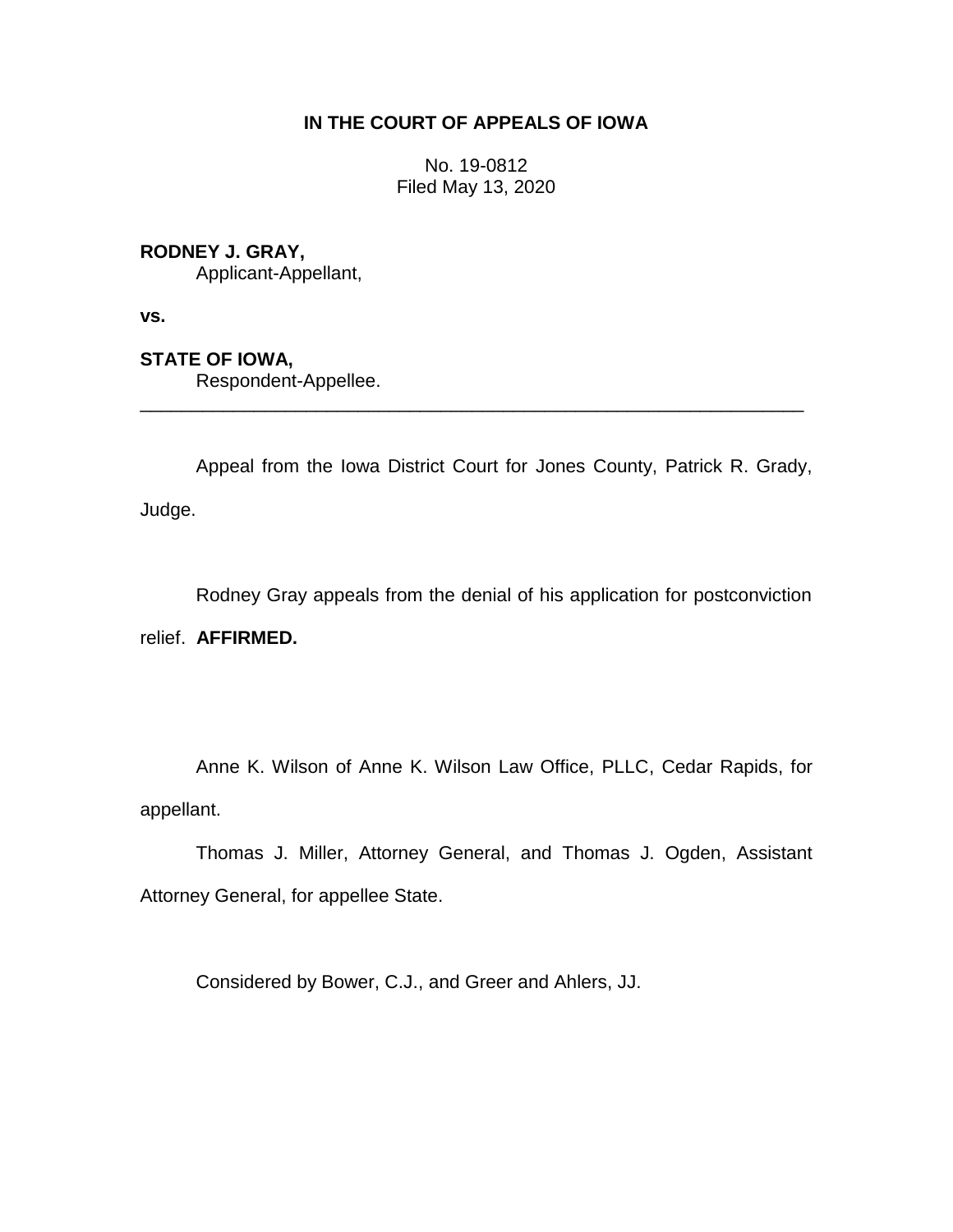## **AHLERS, Judge.**

 $\overline{a}$ 

Rodney Gray appeals from the summary denial of his application for postconviction relief (PCR). We find his sentence is not illegal and affirm.

In 1996, Gray was convicted of five counts of sexual abuse in the second degree. He was sentenced to terms of incarceration not to exceed twenty-five years on each count, with three of the terms run consecutively to each other and the other two terms run concurrently. On October 7, 2015, Gray filed this application for PCR raising several grounds for relief. 1 On the State's motion, the district court granted summary judgment and dismissed the application, finding it is barred by the statute of limitations. Gray appeals.

"We review postconviction proceedings that raise constitutional infirmities de novo." *Castro v. State*, 795 N.W.2d 789, 792 (Iowa 2011). "The standards for summary judgment in postconviction relief actions are analogous to summary judgment in civil proceedings." *Id.* at 793. "Under these standards, summary judgment is proper when the record reveals only a conflict over the legal consequences of undisputed facts." *Id*. "The moving party has the burden of showing the nonexistence of a material fact and the court is to consider all materials available to it in the light most favorable to the party opposing summary judgment." *Manning v. State*, 654 N.W.2d 555, 560 (Iowa 2002).

Ordinarily, a PCR applicant must file "within three years from the date the conviction or decision is final or, in the event of an appeal, from the date the writ

2

 $1$  Gray filed a prior application for PCR, which the district court denied and we affirmed on appeal. *See Gray v. State*, No. 00-696, 2001 WL 1658595, at \*1 (Iowa Ct. App. Dec. 28, 2001).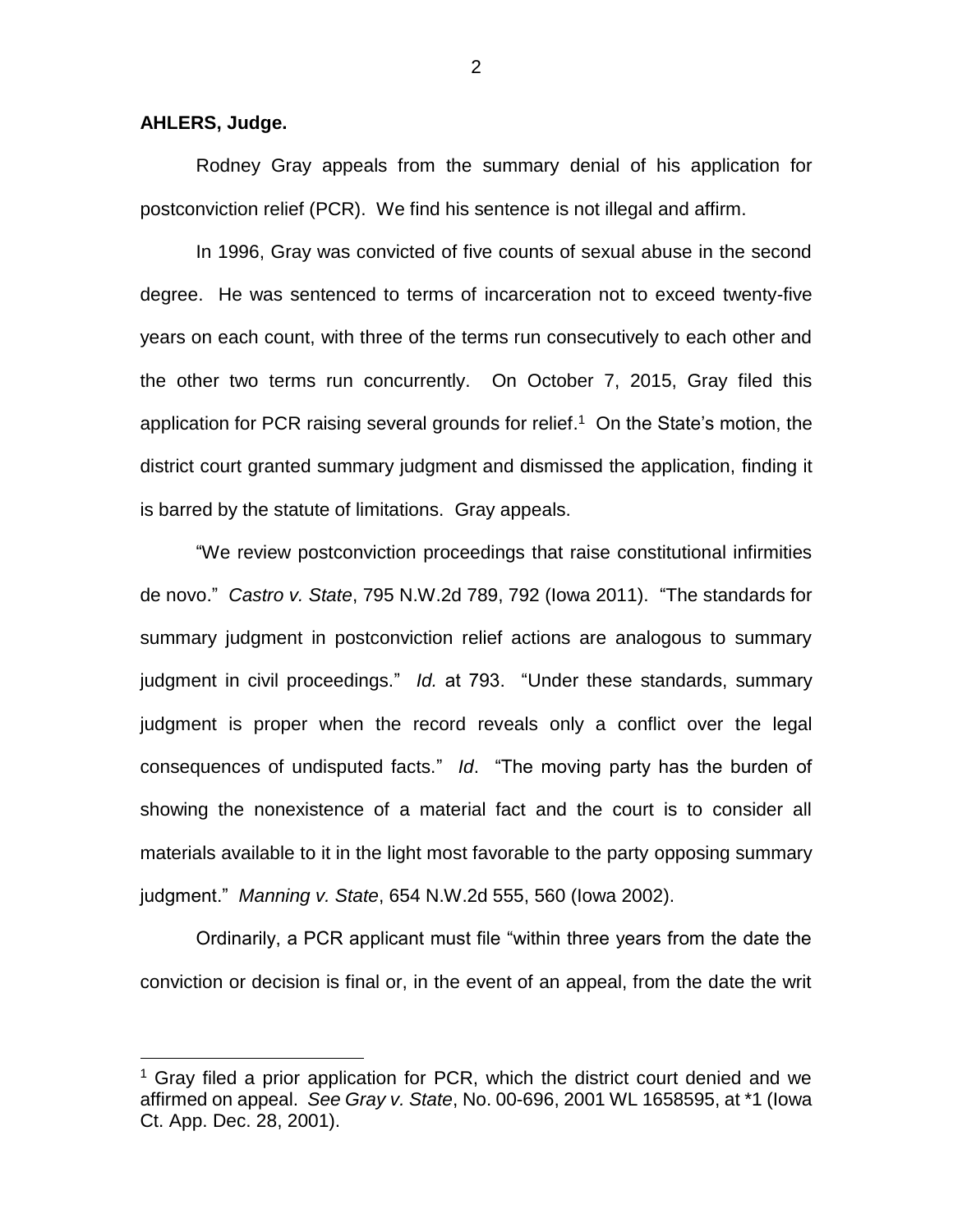of procedendo is issued." Iowa Code § 822.3 (2015). Gray does not argue he filed his application within this three-year window. Instead, he argues his application raises a challenge to an illegal sentence, which is not subject to the three-year statute of limitations. *See Veal v. State*, 779 N.W.2d 63, 65 (Iowa 2010) ("[T]he time restrictions that apply in ordinary postconviction relief actions do not apply in illegal sentence challenges.").

An illegal sentence is "one not authorized by statute." *Tindell v. State*, 629 N.W.2d 357, 359 (Iowa 2001). "The exclusion of illegal sentences from the principles of error preservation is limited to those cases in which a trial court has stepped outside the codified bounds of allowable sentencing. In other words, the sentence is illegal because it is beyond the power of the court to impose." *Id.*  (quoting *State v. Ceaser*, 585 N.W.2d 192, 195 (Iowa 1998)).

Gray argues his sentence is illegal because all five charges relate to the same offense. He notes both the trial information and the jury instructions used virtually identical language to describe all five counts, all of which involved the same victim in Jones County between January 1993 and June 1995. As such, he claims his sentence violates his constitutional protections against double jeopardy. *See* U.S. Const. amend V (providing no person shall "be subject for the same offense to be twice put in jeopardy"); Iowa Const. art. 1, § 12 ("No person shall after acquittal, be tried for the same offence.").

Confronted with a similar claim, we "tend[ed] to agree" with the State that the applicant raised a substantive challenge to the underlying convictions instead of an illegal sentence. *State v. Sanchez*, No. 13-1989, 2015 WL 4935530, at \*1 (Iowa Ct. App. Aug. 19, 2015). However due to "conflicting case law on the issue

3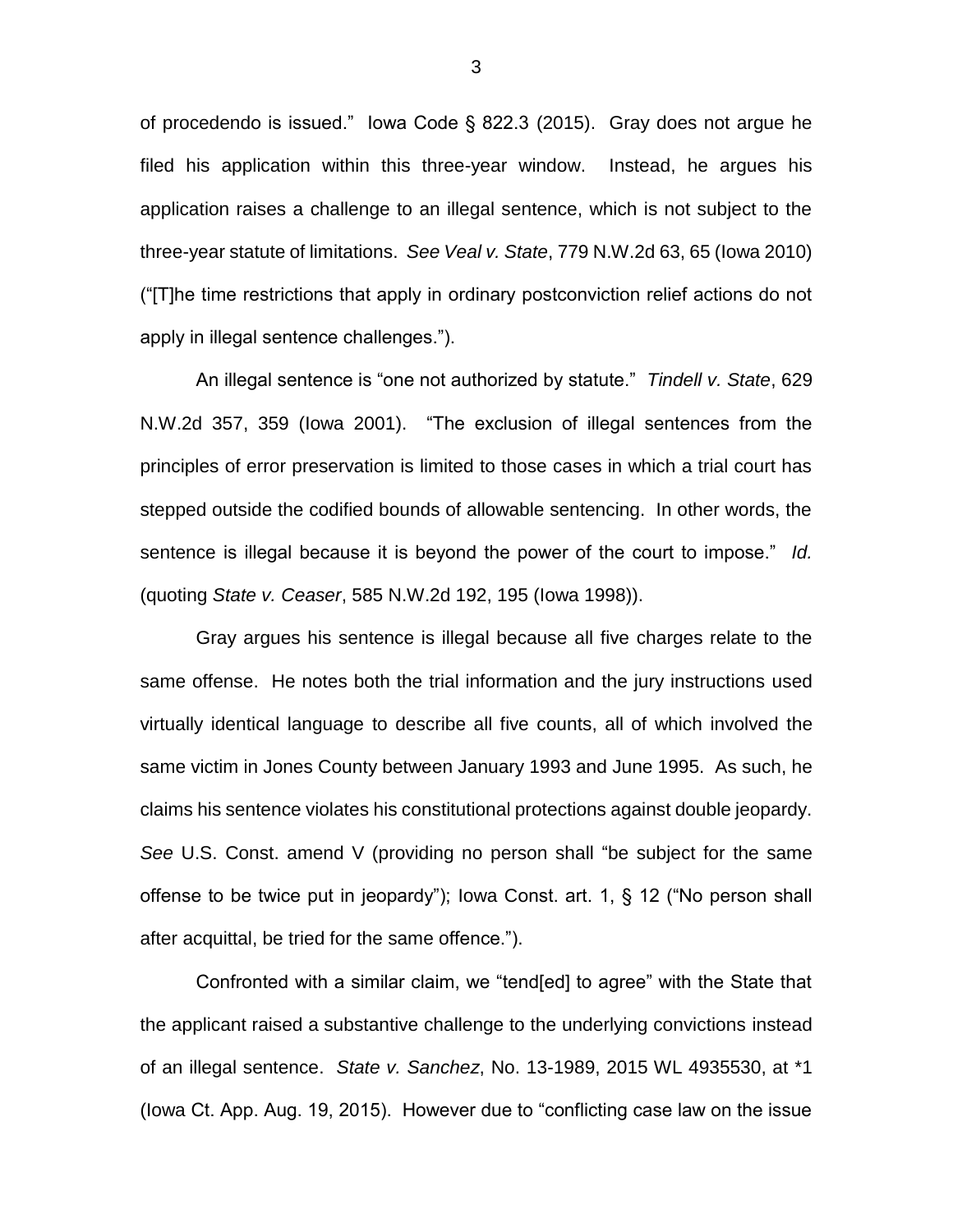of whether this category of claim is a substantive challenge to the conviction or a claim for an illegal sentence," we rejected the claim on the merits. *Id.* (collecting cases). We similarly disregard statute-of-limitations concerns and reject Gray's illegal-sentence claim on the merits. $2$ 

Gray was convicted of five counts of violating Iowa Code section 709.3(2) (1995), which defines sexual abuse in the second degree as occurring when a person commits sexual abuse on a person under the age of twelve. Sexual abuse includes committing any sex act with a child. Iowa Code § 709.1(3). A sex act includes contact between the mouth, hand, or genitalia of one person and the genitalia of another person. *Id.* § 702.17. Double jeopardy "protects defendants against multiple prosecutions and multiple punishments for the same offense." *State v. Constable*, 505 N.W.2d 473, 477 (Iowa 1993). Double jeopardy is not violated when every separate charge of sexual abuse is supported by a "distinct and separate" sex act. *Id.*; *see also State v. Ross*, 845 N.W.2d 692, 701 (Iowa 2014) (stating double jeopardy is not violated if "substantial evidence supports the jury's verdict that [the defendant's] actions support [all] counts").

In this PCR action, the record consists entirely of the trial transcript and filings for the underlying criminal proceeding. At trial, the complaining party

 $\overline{a}$ 

 $2$  We recognize the PCR court rejected Gray's claim based on the statute of limitations without reaching the merits of Gray's double jeopardy claim. While we tend to agree with the PCR court's conclusion that Gray's challenge is a challenge to the underlying convictions rather than a challenge to an illegal sentence and is time-barred as a result, we choose to follow the lead of *Sanchez* and the cases listed therein and address the merits of the double jeopardy claim even though not directly addressed by the PCR court. *See State v. Gordon*, 732 N.W.2d 41, 44 (Iowa 2007) (noting an illegal sentence "is not subject to normal error preservation rules and can be challenged at any time," even for the first time on direct appeal).